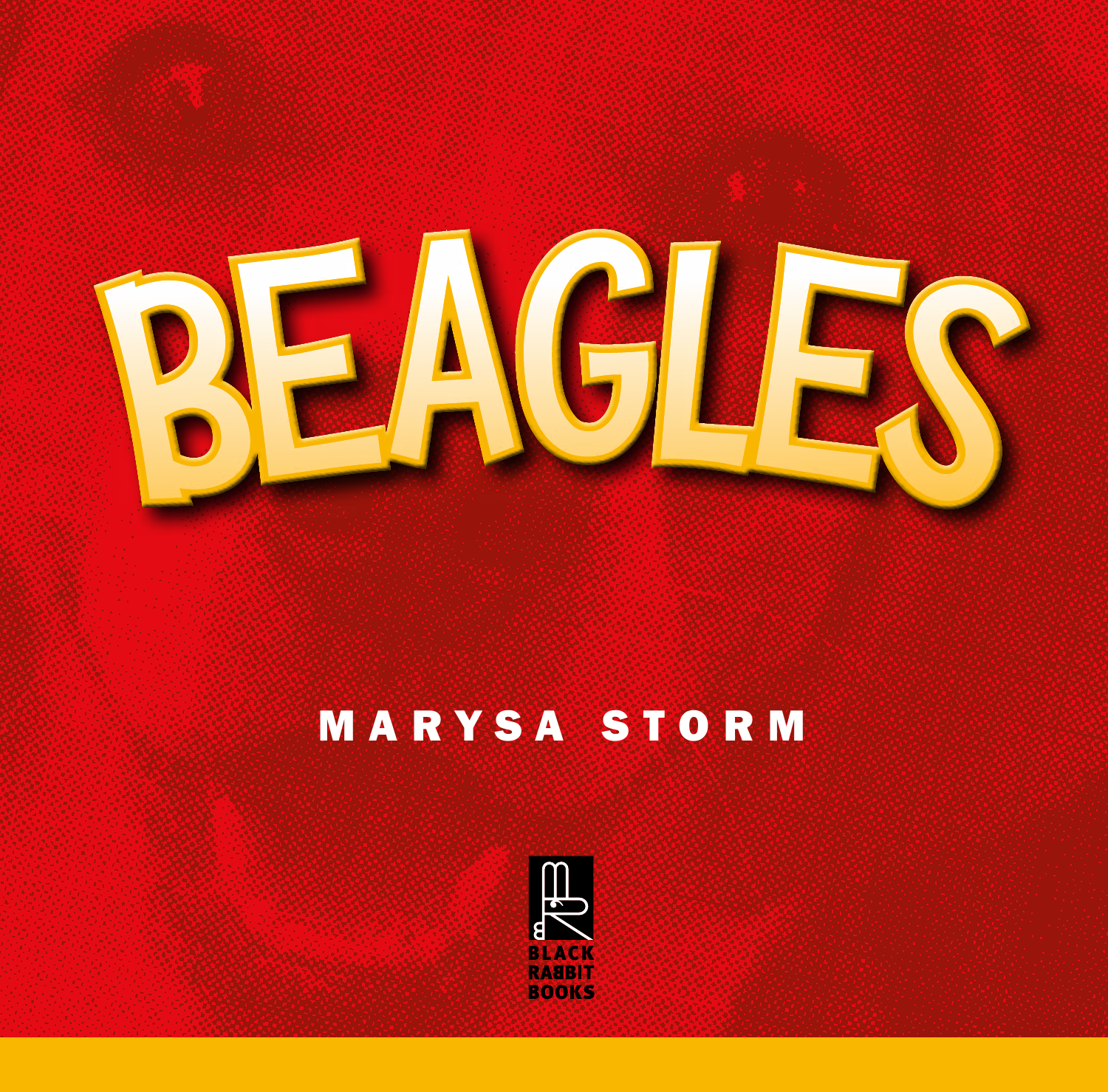Chapter 1 Chapter 2 Chapter 3

# **Jontents**

- Meet the Beagle..... 4 Puppy Personality. . . 10
- Beagle Care. . . . . . . .
- **More Information ......... 22**





Bolt Jr. is published by Black Rabbit Books P.O. Box 3263, Mankato, Minnesota, 56002. www.blackrabbitbooks.com Copyright © 2021 Black Rabbit Books

Catherine Cates, designer; Omay Ayres, photo researcher

All rights reserved. No part of this book may be reproduced in any form without written permission from the publisher.

Names: Storm, Marysa, author. Title: Beagles / by Marysa Storm. Description: Mankato, Minnesota : Black Rabbit Books, [2021] | Series: Bolt Jr. our favorite dogs | Includes bibliographical references and index. | Audience: Ages 6-8 | Audience: Grades K-1 | Summary: "Teaches readers all about beagles through simple text, infographics, and fun facts"– Provided by publisher. Identifiers: LCCN 2019026784 (print) | LCCN 2019026785 (ebook) | ISBN 9781623104665 (hardcover) | ISBN 9781644664520 (paperback) | ISBN 9781623104962 (ebook) Subjects: LCSH: Beagle (Dog breed)–Juvenile literature. Classification: LCC SF429.B3 S77 2021 (print) | LCC SF429.B3 (ebook) | DDC 636.753/7–dc23 LC record available at https://lccn.loc.gov/2019026784 LC ebook record available at https://lccn.loc. gov/2019026785

Printed in the United States. 4/20

## Image Credits

Alamy: Stephen Flint, 10–11; iStock: GlobalP, Cover; olaser, 6–7; Shutterstock: Africa Studio, 7; Alexandre Boudet, 20–21; ALEX\_UGALEK, 16–17; Annette Shaff, 5; Ase, Cover; Eric Isselee, 4; Halfpoint, 8–9; Ksenia Raykova, 20–21; loveaum, 6–7; Lunja, 22–23; Naddya, 3, 24; Olena Kurashova, 12; omystory, 1; Petrovic Igor, 14; Przemek Iciak, 18; varuna, 5; Vivienstock, 10, 13, 21

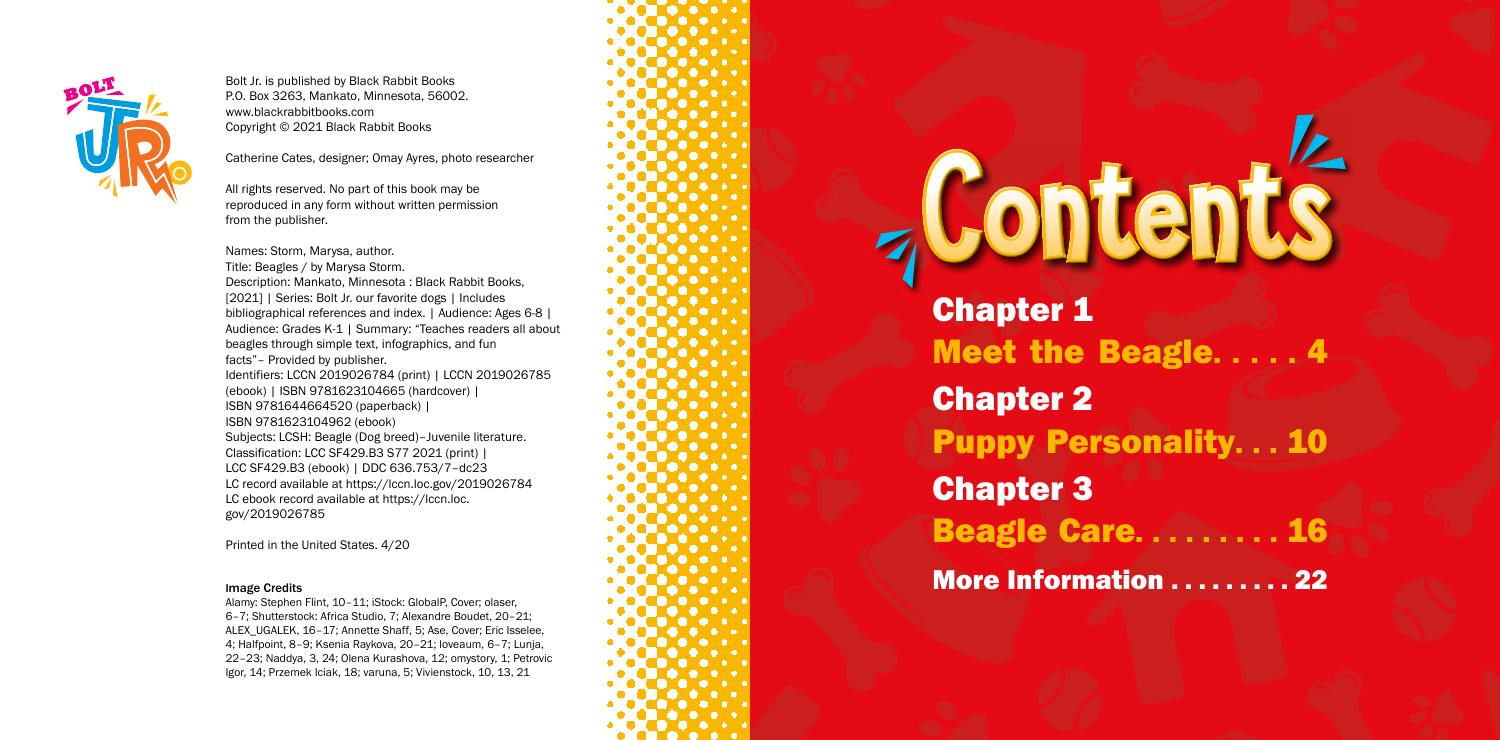determined: certain to do something

0000000000000000

A beagle's owner throws a ball.

The dog runs after it. Suddenly, the dog

stops. It sniffs the air. Something smells

good. The dog is **determined** to find it.



The ball can wait.

Meet the Beagle



CHAPTER 1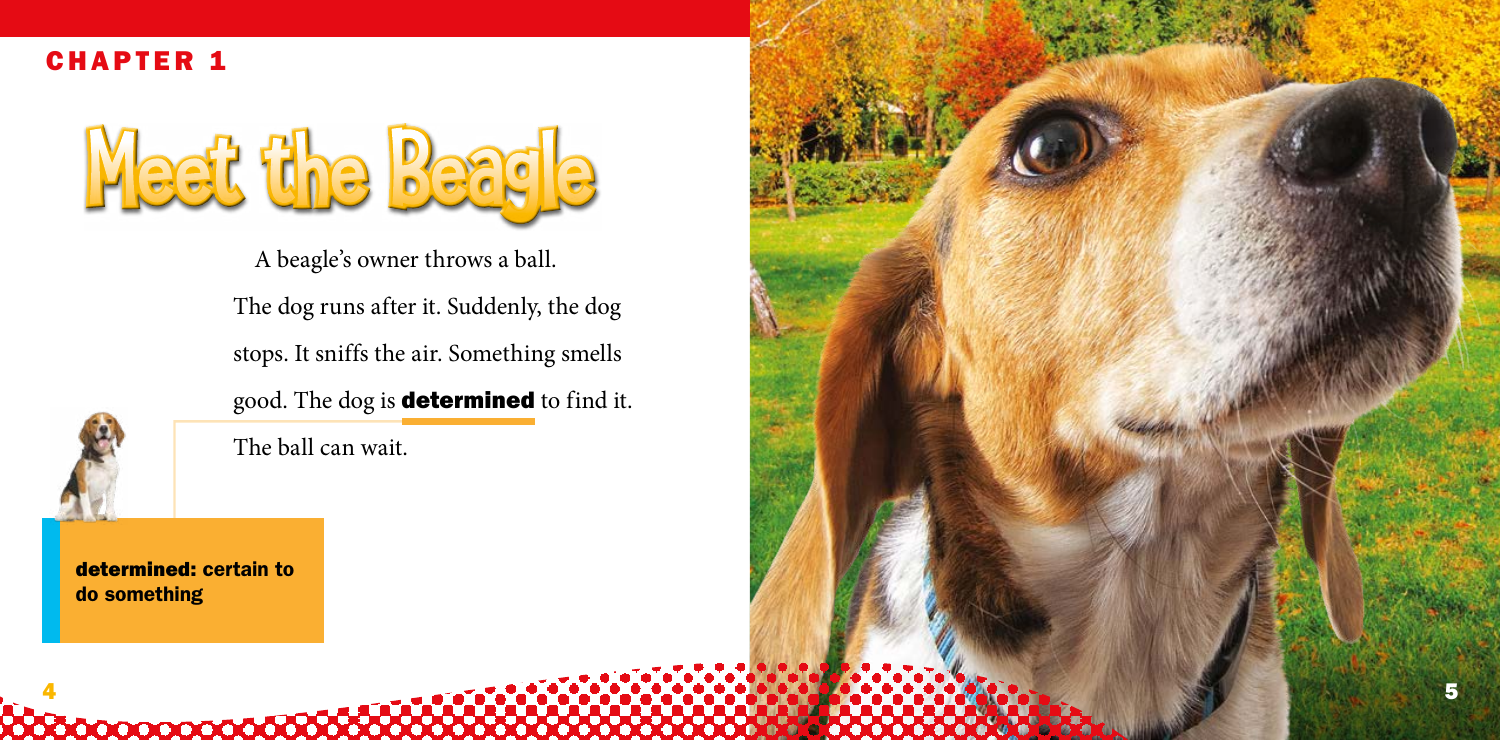beagle <u>(www.community.community.community.community.community.community.community.community.community.community.</u>

COMPARING

13 to 15 inches (33 to 38 centimeters)

**erian husky** 20 to 23.5 inches (51 to 60 cm)

# Happy Dogs

Beagles are small, friendly dogs. They have floppy ears and short coats. Beagles also have a great sense of smell. They're scent hounds. They love exploring using their noses.